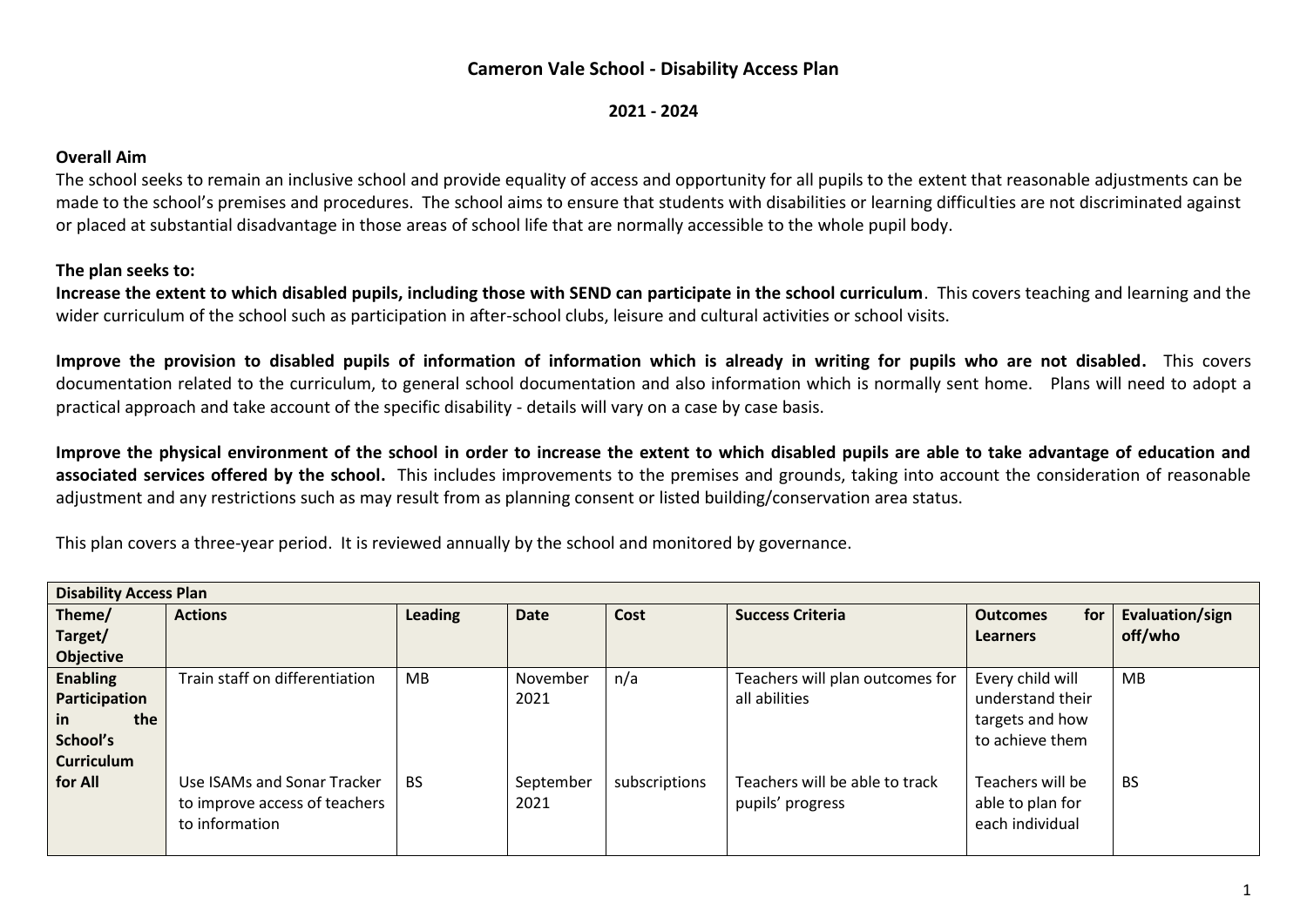|                                                        | Review ICT resources in line<br>with needs of annual cohorts                                                                                                                     | <b>BS</b><br>MB<br><b>CM</b>                                              | from<br>September<br>2021 | £300                     | Identified children will be able<br>to access aids               | These pupils will<br>be able to access<br>the curriculum                                                       | MB        |
|--------------------------------------------------------|----------------------------------------------------------------------------------------------------------------------------------------------------------------------------------|---------------------------------------------------------------------------|---------------------------|--------------------------|------------------------------------------------------------------|----------------------------------------------------------------------------------------------------------------|-----------|
|                                                        | Ensure consideration given to<br>SEND in all internal and<br>external testing                                                                                                    | MB                                                                        | annual<br>review          | £300                     | Identified children will be able<br>to access IT resources       | These pupils will<br>be able to<br>participate in the<br>curriculum using<br>$\mathsf{I}\mathsf{T}$            | MB        |
|                                                        | Monitoring of SEND progress<br>within progression meetings<br>as a specific cohort                                                                                               | <b>MB</b>                                                                 | termly<br>review          | none                     | SEND pupils' progress will be<br>recorded and monitored          | SEND pupils will<br>make progress,<br>the value of which<br>will depend on<br>the level of<br>support required | <b>MB</b> |
| Improving the<br><b>Physical</b><br><b>Environment</b> | The décor may be considered<br>to be confusing or<br>disorientating for disabled<br>pupils with visual impairment,<br>autism or epilepsy                                         | <b>BSA</b> in<br>consultation<br>with LEA<br>Visual<br>Impairment<br>Team | annual<br>review          | <b>Budget</b><br>request | All areas considered not to be<br>disorientating                 | Pupils with visual<br>impairment or<br>epilepsy not<br>affected by the<br>décor                                | <b>BS</b> |
|                                                        | Emergency and evacuation<br>systems set up to inform ALL<br>pupils, including pupils with<br>SEN and disability; including<br>alarms with both visual and<br>auditory components | <b>BSA</b><br>MB<br>Paragon                                               | ongoing                   | n/a                      | Visual alarm alerts pupils to an<br>evacuation and/or emergency. | Pupils evacuate<br>swiftly on seeing<br>the visual alarm.                                                      | <b>BS</b> |
|                                                        | Ensure class displays are<br>accessible to all pupils                                                                                                                            | CD<br><b>Class</b><br><b>Teachers</b>                                     | ongoing                   | n/a                      | All class displays are accessible<br>to all pupils               | Improved<br>learners' ability to<br>use learning<br>ability to impact<br>on learning                           | <b>CD</b> |